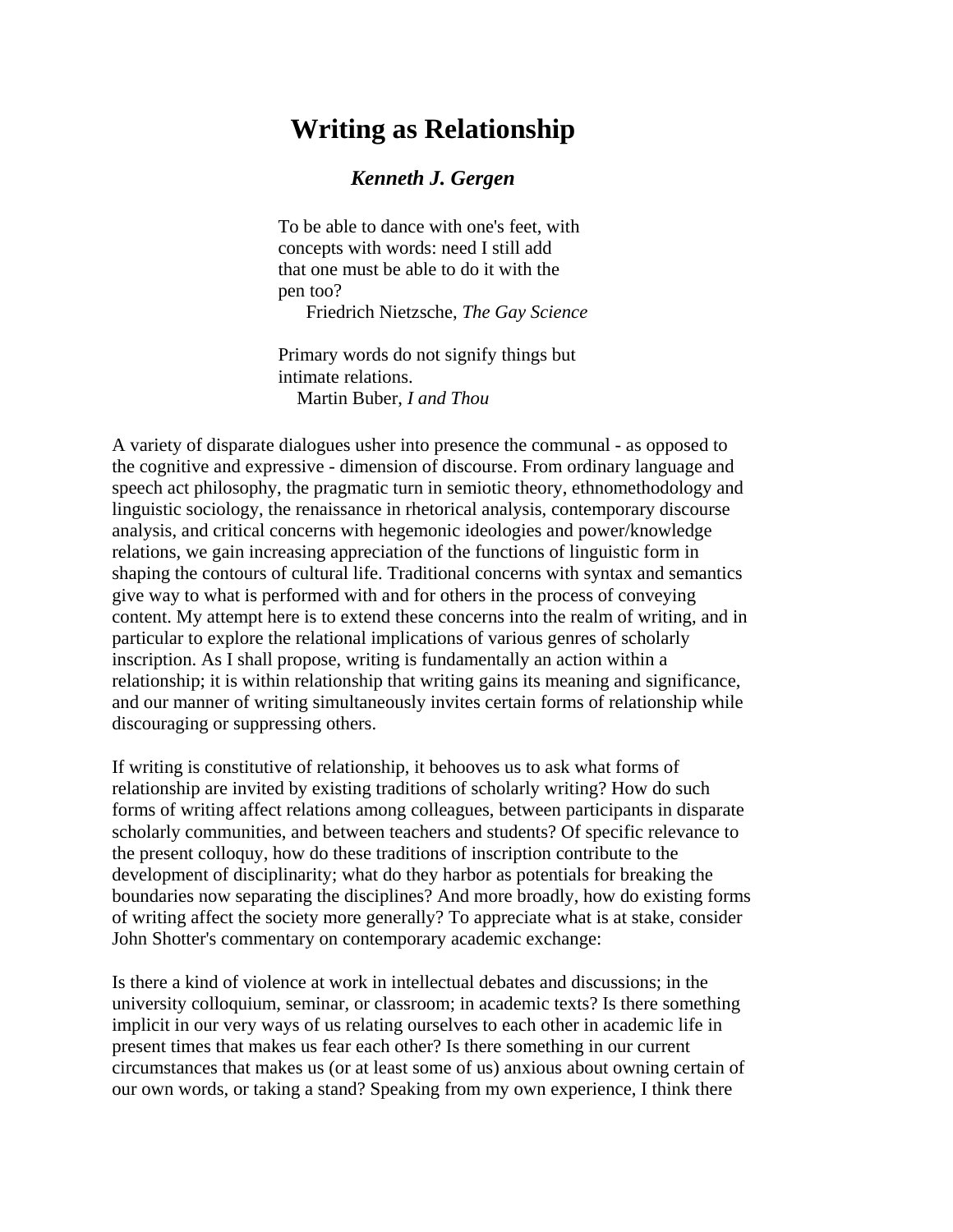#### is. (1)

If forms of writing do contribute to the kinds of social worlds we inhabit, how does this process occur? In the present case I will be particularly concerned with the ontological and valuational presumptions - along with forms of social organization implied by given genres of writing. As I shall propose our styles of inscription not only carry with them conceptions of the person, but as well images of ideal character - that to which we may properly aspire. Where content or topoi may change radically across time, forms of inscription often remain stable. Thus, for example, while in recent decades scientific psychology has undergone a major change in its emphasis on behavioral as opposed to cognitive models of human functioning, the forms of scientific writing have remained relatively obdurate. And this mode of inscription not only harbors a conception of the ideal person, but also establishes a particular condition of relationship - between writers and readers, and by implication, for us all.

The present offering takes the form of a narrative in three parts. As I shall first propose, our major traditions of writing within the social sciences were born of a particular historical ethos, and their societal implications are today deeply troubling. Having thus sown the seeds of drama, I will then explore several forms of writing that now begin to subvert the debilitating effects of our longstanding traditions. In the final part I shall touch on developments in representational practices that suggest bold revisions - both to our conceptions of ideal human subjects, and our modes of relationship.

Before proceeding, three caveats are required. First, my chief focus is on writing traditions within the social sciences. While I do believe there are significant implications for both the natural sciences and humanities, there are particular circumstances within these latter realms that prohibit easy generalization. Further, in considering the pedagogical implications of these remarks, I am presuming at least a rudimentary level of skill has been achieved by students in question. My remarks should not be construed as antithetical to the development of at least minimal skills in grammar, punctuation, vocabulary and so on. Finally, while I will be critical of our major traditions of writing, this is not to argue for their wholesale abandonment. My purpose here is to champion an expansion of our potentials for representation and resulting relationship, not a diminution.

#### **Encapsulated Selves: Privilege and Pejoration**

In significant degree the social sciences are progeny of Enlightenment discourse, derived from presumptions about the nature of human knowledge,cosmological order, and the potentials for human betterment through systematic inquiry. Most significant for present purposes, important elements of the Enlightenment conception of human functioning make their way into the forms of writing now prevailing in the sciences. With respect to images of human functioning, I am speaking here of the dualist tradition in which we presume the existence of individual minds capable of acquiring knowledge about the surrounding material world. (2) The central ingredient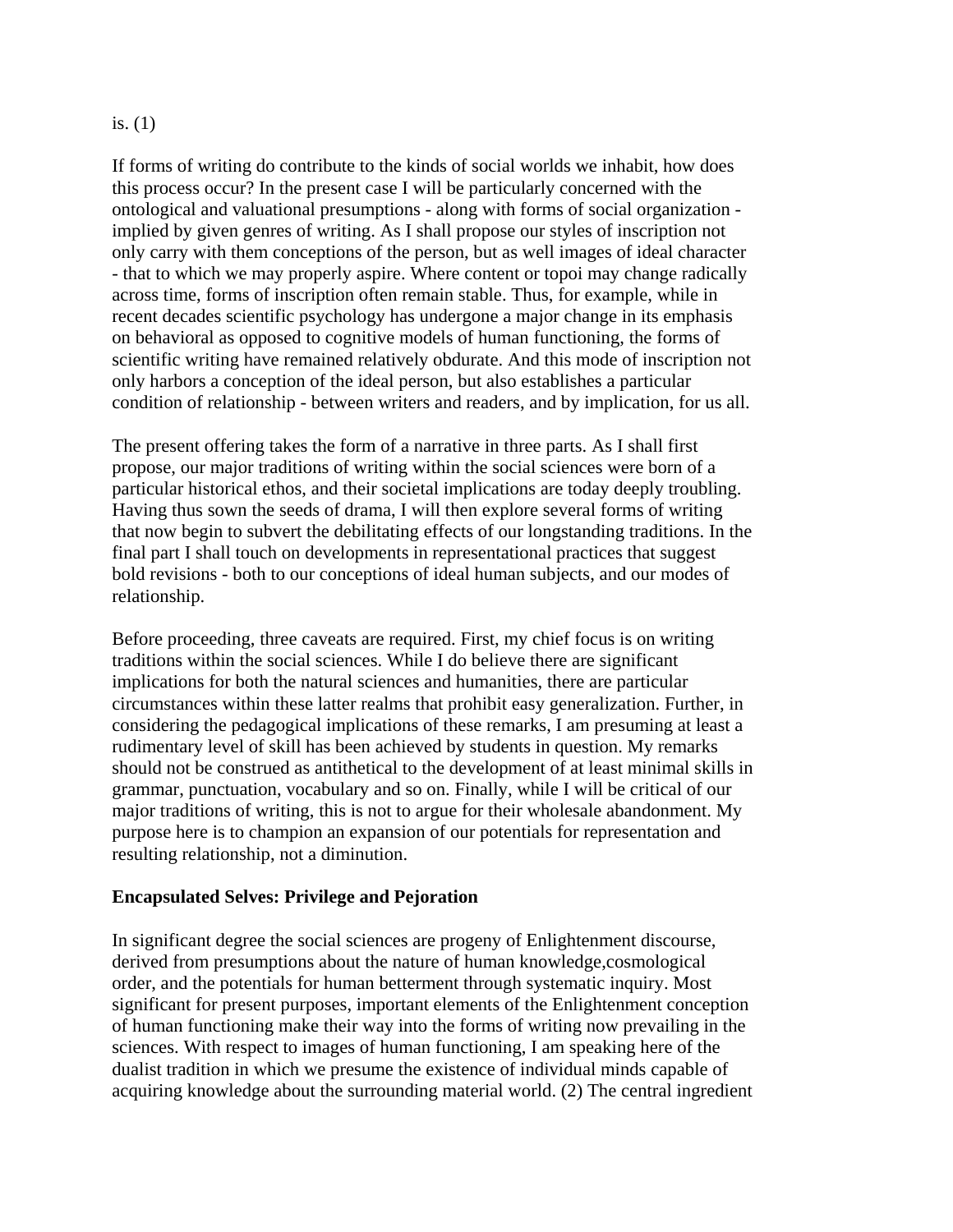of the mental world, from Descartes to contemporary cognitive psychology, is the capacity for rational thought (now "information processing"). In particular, when reason is linked with the sensory capacities of observation, the individual can accumulate objective knowledge of the world. Objectivity is impaired to the extent that desire, motivation or emotion (all expressions of one's material or animal existence) alter the processes of reason and observation. It is on the basis of individual knowledge that the common person can rise above the animal kingdom, disclaim the authority of kings and popes, and survive - if not thrive - in the material world.

This view of individual functioning also carries with it significant implications for our forms of scholarly writing. As many have noted, Enlightenment conceptions of objective, value free knowledge contributed to the decline of rhetorical study. In a world where knowledge is the byproduct of careful observation and impeccable reasoning, the arts of persuasion are deligitimated ("mere rhetoric.") Seduction, whether by words or bodily display, leads to unsoundness of mind. More importantly for present purposes, the Enlightenment conception of mind is reinstantiated in primary features of social science writing. Of particular prominence are the desiderata of verbal economy, logical coherence, clarity, dispassionate demeanor, comprehensiveness, and certainty. First, the suspicion of rhetoric and the demand for efficient thought conduce to Occam's insistence on "no unnecessary words." Because logical minds contain no inconsistencies, coherence of argument is essential. And, inasmuch as the knowledgeable mind is discerning, clarity of exposition is required. With desires and values suspect, a plane, flat, non-emotive style is prized. With vision of cumulative knowledgeable in place, then comprhensiveness of one's account is at a premium, and certainty (or the reduction of the realm of the obscure) esteemed. It is not the well wrought urn that serves as the guiding metaphor of social science writing, but something more akin to the perfectly appointed gunboat powerful in resources, flawless in operation, insistent on purpose, and beyond defeat by anyone. Consider, a few specimens:

- If P's only want in C at t is to achieve G, and if P believes that trying to do A in C at t is the alternative with the highest likelihood of leading to G, if P believes that he or she can perform A in C at t, and if the alternative acts that P believes he or she can perform are believed by P not to involve less exertion than A, then P will try to do A in C at t.  $(3)$
- It is also predicted that when silence (in communication) occurs, it will be differentially assigned, on the basis of the rules as either (i) a gap before subsequent application of Rules  $1(b)$  or  $1(c)$ , or (ii) a lapse on the nonapplication of Rules 1 (a) (b) and (c), or (iii) a selected next speaker's significant (or attributable) silence after the application of Rule  $1(a)$ . (4)
- People who were induced to recall their own behaviors relevant to a personality trait were not faster than people who merely defined the word to answer a subsequent question about whether they had the trait (Klein et al., 1989). Had recalling specific behavioral instances been part of the selfassessment process, the second question would have been answered faster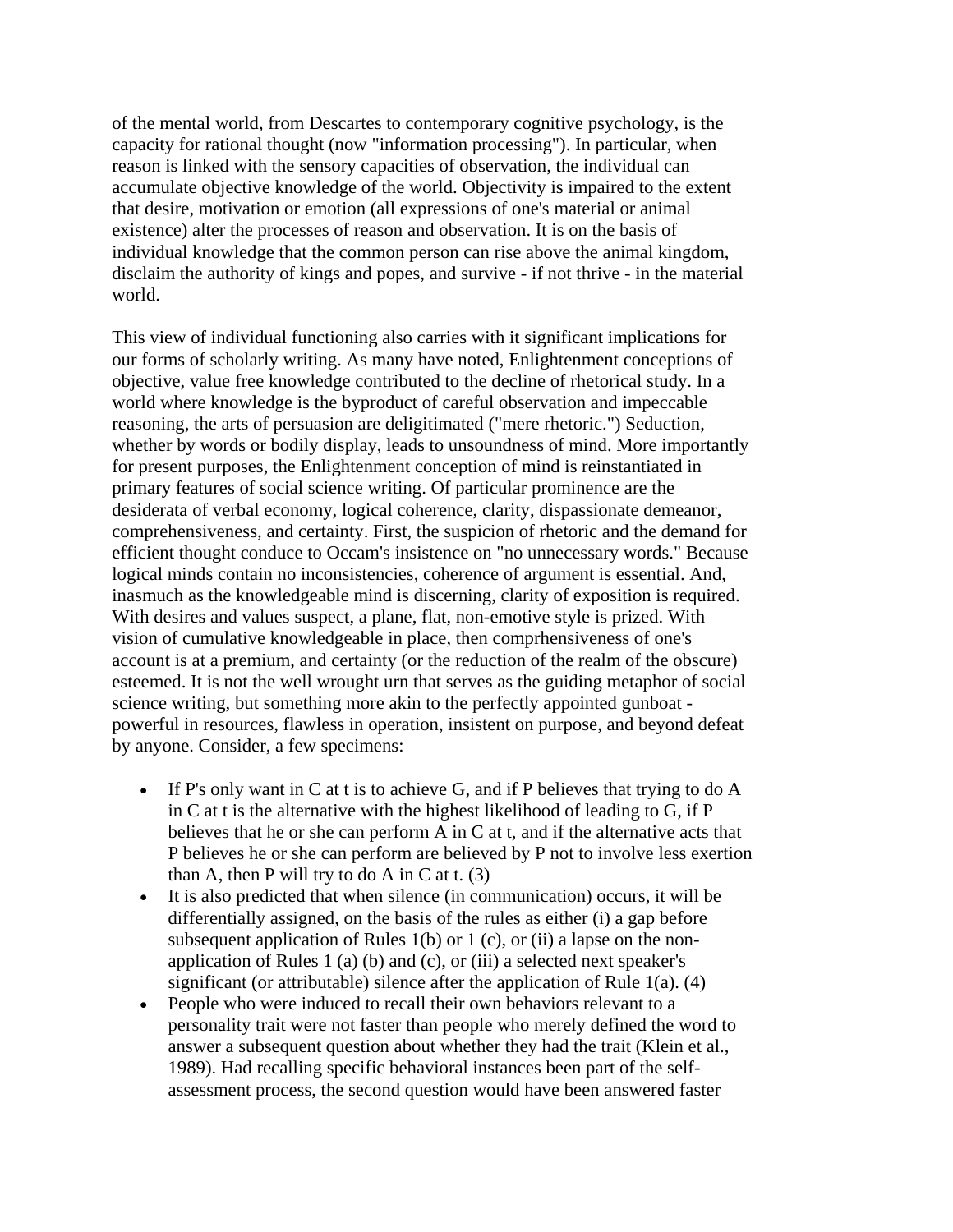after autobiographical memories than after a semantic task. (5)

It should be pointed out that the social sciences are scarcely univocal in their preferred forms of enunciation. There are numerous traditions extant, with myriad sub-disciplinary tributaries. For example, in certain realms of the social sciences primarily humanist, romanticist and idealist - there remain strong elements of premodern genres of writing. (6) Yet, I propose whether modern or pre-modern in posture, these various forms of writing share important similarities in their relational implications. At the outset, they sustain the presumption of the bounded mind whether rational or inspired. The words find their origin within the psychological interior and serve as conduits for rendering the interior manifest. In this sense, the forms of writing create and sustain a social world of division. The writing reflects the contents of one's own mind, distinct from the mind of those who have preceded (and thus the severe sanctions against plagiarism), along with those who may subsequently read. The writer is the Ursprung, the seer, the knower.

In addition to the implicit division of society into autonomous entities, there is a structure of privilege built into the form of writing. Such writing represents itself as an "advance in knowledge," that which has never yet been said, that which renders one's own discernment superior to others. In contrast, the audience is positioned by the writing as ignorant or unaware. The rhetor never addresses an equally enlightened colleague. The form of address is that of revelation - of truth, reason, or inspired insight; a reader is thus required who "has yet to see." (The present writing is exemplary; the manner of my articulation creates me as a knowledgeable source, separated from the reader who is interpellated as uninformed about these matters.) The hierarchy of privilege is also, by implication, an order of adequacy. When writing represents itself as knowledge, so is the writer defined as adequate (rational, discerning, advanced), and the audience as less so. In effect, we inherit and sustain forms of writing that contribute to alienated relationships, the creation of inadequacy, along with an atomistic and hierarchical conception of society.

How then do our traditional forms of writing affect the structuring of academic disciplines and the potentials for crossing boundaries? To the extent that our forms of writing construct a world of bounded and alienated being, the individual writer finds him/herself in a condition of potential solipsism. There is no means of verifying the accuracy or rationality of his or her cerebration, no means of gaging its value as a contribution to knowledge. Or more broadly, the solitary individual lacks the capacity for self-authentication. Required, then, is a responsive audience, but more specifically an audience that adheres to the role of the ignorant, and largely owing to this state of ignorance, will respond appreciatively. It is largely through the existence of the appreciative audience, either real or imaginary, that the scholar is authenticated as an acceptable human being. Of course, by virtue of curricular demands one may secure a certain degree of approbation from one's students. Further, because colleagues understand the cultural rules of reciprocity, they may offer a certain degree of support: it is largely by providing affirmation, that one can secure it in return. Thus, by rationalizing a certain form of curriculum, and building a network of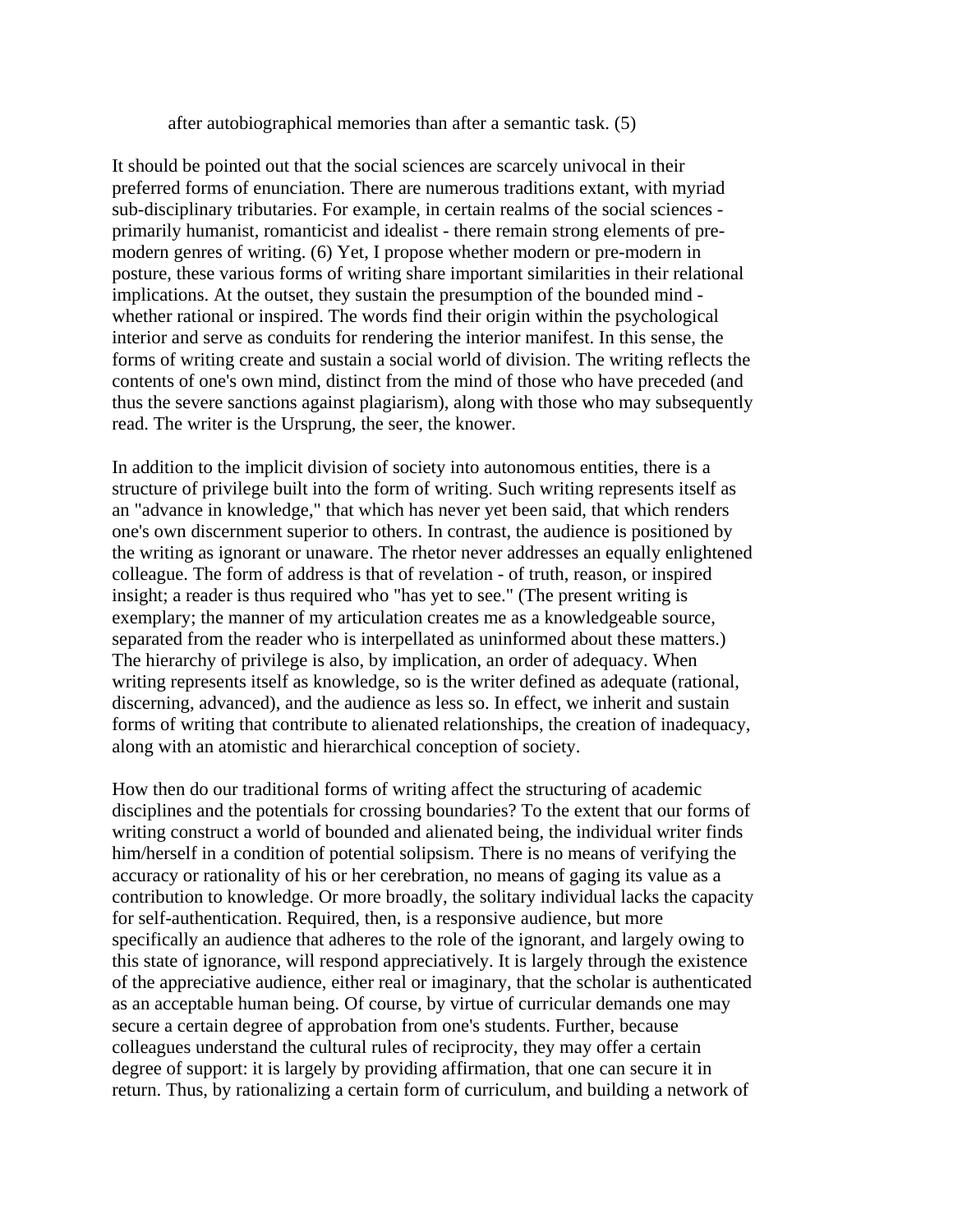professional support, the isolated individual achieves a sense of value. Or more broadly, in order to sustain one's conception of self as a worthy being (within the Enlightenment mold), something approximating an academic discipline is required.

This centripetal lurch is aggravated by further factors. Self-authentication, as we have seen, typically (though not inevitably) requires an audience willing to accede to a role of subservience. Yet, for a scholar to fill this role is simultaneously to define him/herself as an incomplete vessel, unable to "deliberate for him/herself." Thus, the scholarly landscape is populated with those set against the writer (unless deceased or apostatized). For the mature scholar, critique is thus the principle form of rejoinder to one's colleagues. Inhering in our common forms of scholarly exchange, then, is essentially a vast undermining of confidence in individual worth. The scholar is confronted by an essential condition of self-uncertainty: "who am I, what is my value, how good am I?" To relieve the uncertainty, the cycle is repeated - new inquiry, new writing - but now in a more advanced form. New concepts may be constructed, unknown works brought to light, more obscure vocabulary extricated, new populations explored - in effect, increasing the range of "what there is to know." Such increments enhance one's position in the hierarchy, and in turn, send others into a spin of refutation and refurbishment. Rapidly the conceptual, terminological, and methodological world expands, and to maintain the sense of individual value, there is little means of exiting the process. It is through continuous reading, critique, and recreation that the shaky grasp on worthy being is maintained. At the same time an otherwise impenetrable wall of words is erected by the community. Should the stranger struggle to enter this house of language, and employ the discourse with less facility, he or she risks derision. Contained within our mode of writing is thus our form of academic life and a telos of disciplinary separation.

#### **Connective Writing: Opening to the Other**

How, then, do we write ourselves into our texts with intellectual and spiritual integrity? How do we nurture our own voices, our own individualities, and the same time lay claim to "knowing" something? Laurel Richardson, *Fields of Play*

Over the past decade I have become increasingly sensitive to these issues, and in my own writing have searched for means of breaking the confines of tradition. There is professional risk attached, and I have not always been able to "find my voice" in the experimentation. I have also been fascinated by the brave efforts of many others to open the door to new modes of expression in the social sciences - and thus to new forms of relationship. Especially relevant to my present concerns are writers who have tried to foster a more richly laminated relationship with the reader. Rather than positioning themselves as fully rational agents, bounded, and superior, the effect of these writings is to generate a more recognizably human persona, one to whom the reader may sense a shift from the division of me vs. you to "the two of us." In terms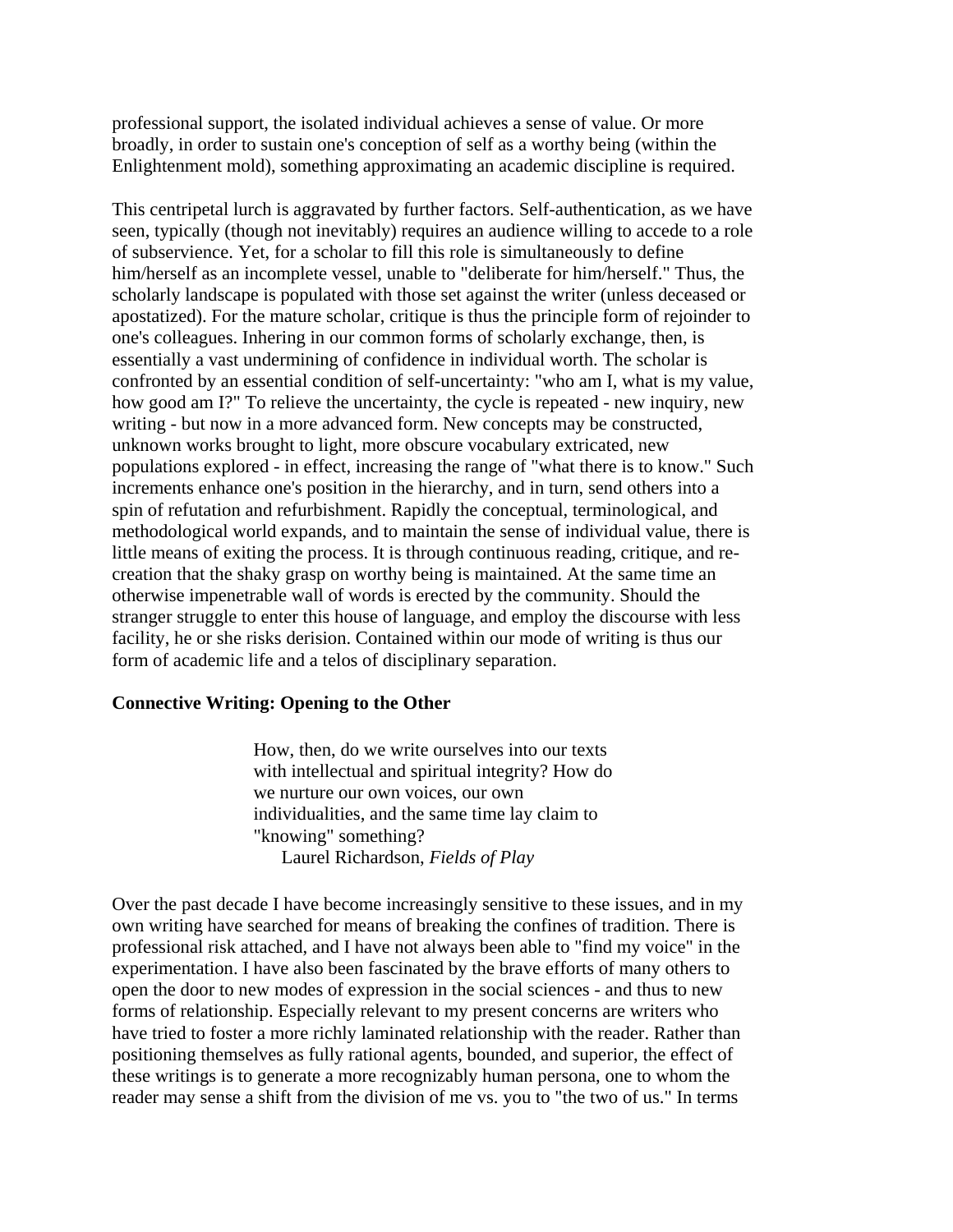of the Enlightenment conception of the person, such writings reasserts the significance of the otherwise marginalized domains of the psyche: desire, emotion, bodily sensation. Carolyn Bochner captures the spirit of such writing when she speaks of her writing on the mother-daughter relationship as "showing the connections among the seasons of a woman's life and encouraging readers to sense what I am feeling as well as hear what I am thinking. And to express their own feelings and think about their own experiences." (7)

Here is but one example from a steadily expanding genre -sociologist, Carol Ronai detailing aspects of what it is like to be parented by the mentally retarded:

I resent the imperative to pretend that all is normal with my family, an imperative that is enforced by silence, secrecy, and "you don't talk about this to anyone" rhetoric. Our pretense is designed to make events flow smoothly, but it doesn't work. Everyone is plastic and fake around my mother, including me. Why? Because no one has told her to her face that she is retarded. We say we don't want to upset her. I don't think we are ready to deal with her reaction to the truth.... Because of (my mother) and because of how the family as a unit has chosen to deal with the problem, I have compartmentalized a whole segment of my life into a lie (8).

In a variant on this auto-ethnographic account, sociologist Karen Fox fashions two, first-person narratives derived from interviews with a child sexual abuser (Ben) and his victimized step-daughter (Sherry) (9). The author simultaneously adds her own voice to the mix, as she can also speak knowingly as a victim of childhood sexual abuse. The individual voices are arrayed three columns of consecutive expression:

#### **Ben-Sex Offender**

I love her, you know. You see we really have a good relationship. She loves me, she told me that.

#### **Karen-Researcher**

I want to believe Ben. I guess. I've always hoped that I meant something to my abuser. that he really did love me; that he really did feel I was special.

#### **Sherry-Victim**

I never felt romantic love for him. That area disgusts me....I've had feelings of love for him, like for a father. (10)

Fox's triadic form of writing not only inserts a personal (and simultaneously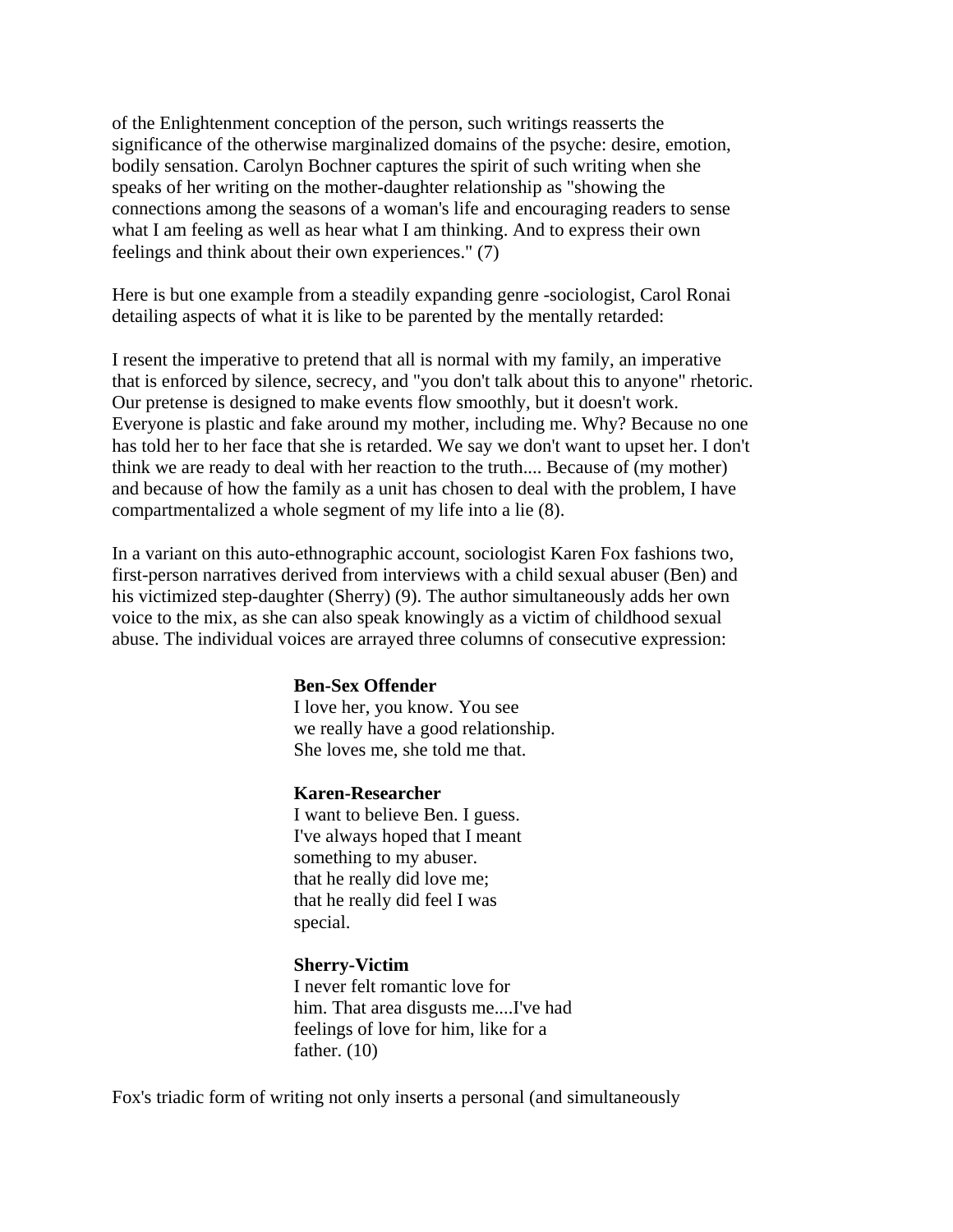"knowing") voice into the account, but creates a certain diffusion of identity. She makes it clear in her work that she has selected and refashioned the narratives of Ben and Sherry; in doing so she also colors these voices with her own. The writer thus expands for us as readers; the unified and coherent personality coveted by the modernist tradition gives way to multi-faceted being. Further, these facets contain other voices, just as we may now ingest the voice of the writer. Still other writers have been more frontal in their display of their polyvocal character. One of the earliest and most provocative adventures is represented Michael Mulkay's 1985 volume, The Word and the World. (11) The work is particularly interesting, as it demonstrates how abstract theory - virtually a private reserve of modernist formalism - can be rendered personal. For example, in the introductory chapter the voice of a querulous interlocutor is interspersed throughout. The expository Mulkay speaks formally of "extending the range of analytical discourse to include forms not previously considered appropriate." (12) Mulkay as the impious Interlocutor replies *"That sounds very attractive in principle, but it ignores the important distinction between fact and fiction..."* (13) Mulkay goes on to explain to the interlocutor that even within science, "what is fact for one (scientist) is no more than fiction for the other." (14) The interlocutor rebuts, *"Aren't we in danger of confusing two different meanings of 'fiction?'..."* Later chapters include an exchange of correspondence between Marks and Spencer, letters from these individuals to Mulkay himself, and a discussion among a group of inebriated participants at the Nobel ceremonies.

Adopting multiple voices isn't the only way to remove the restraints of singularity and invite the reader into a richer relationship. Living a normal, complex life also means that most of us possess the potential for participating in a range of different genres. I was first struck with the power of genre multiplicity in listening to a presentation by the African American theorist, Cornel West. West held me in thrall as he moved deftly mixed the rhetorics of formal theory, middle class straight talk, and the argot of the black preacher. Where one voice didn't reach me, another did; the combined force was enormously compelling. In terms of written work, I have also been spellbound by Stephen Tyler's 1987 book, The Unspeakable. (15) Like Mulkay, Tyler wishes to advance a range of theoretical ideas. But in generating these word/pictures Tyler draws from a rich palette of genres. For example, in one attempt to dislodge the scientific view of language as carrying specific meaning (and therefore transparently revealing truth), Tyler playfully deconstructs a phrase from semiotics ("movement along the syntagmatic axis...") by showing that when the meanings of each word are fully traced, the phrase actually means, "the second world war pitted the anally fixated Germans against the orally fixated British." In a mirthic burst, Tyler than rapidly heaps one discursive tradition on another to animate the argument:

The simultaneity of paradigmatic implication interrupts the urgent forward flow of signifiers in the singularity of time. Don't follow forking paths! Don't fork! Get thee behind me Borges! Time marches on! (16)

If this were not sufficient, I found the final lines of the chapter moved me from into a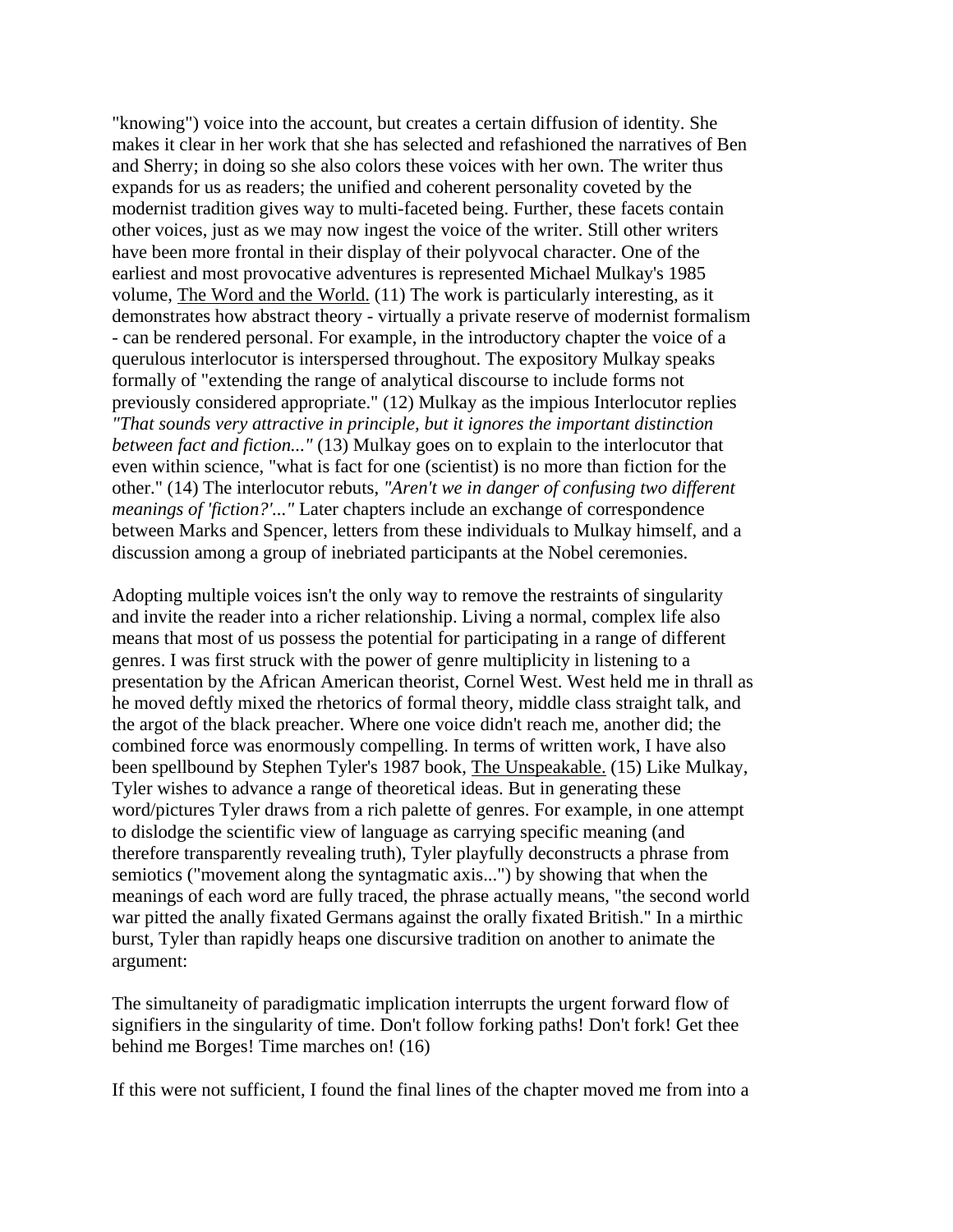register of rapture. Weren't these echoes, after all, of all that I loved about 19th century romanticist poetry:

Beneath the glimmering boreal light, mirrored polar ice groans and heaves, the flame flickers feebly on the altar hearth, in the later heart, into the moldy breathing darkness of the anti'podal night. (17)

What has happened here to the traditional criteria of excellence in scientific writing? Somehow as the personhood of the author expands in dimension these criteria seem to diminish in importance. For example, there is little demand in these writings for verbal economy; is it possible that austere writing generates the sense of diminished personhood? These writings are anything but dispassionate; isn't this superior to hiding one's investments beneath a misleading cloak of neutrality? Nor is there a strong demand placed on logical coherence; in fact, polyvocal writing stands as a critique of the criterion itself. In these writings clarity and certainty of the traditional variety give way to ambiguity and ambivalence; in reaching for a full relationship through writing there is no "comprehensive account" for space must always remain for the added voice of the reader.

Most important than what is missing in these experiments is what they create. As I experience them, they seem to strike up a different form of relationship than what I have commonly encountered. Rather than the cold, brittle, and intrusive rationality of the autonomous other, I often find warmth, spontaneity, and the admission of foibles - all of which draw me to the writer. It is not his/her position as against my seeming ignorance or against the position that I must defend in my name, but rather we find here an invitation to something akin to a shared subjectivity. By writing in the fullness of the first person I as reader am invited to imagine myself as the writer, to feel and think with. Thus the boundary between author and reader is diminished. Further, with the substantial reliance on affectively charged language - discourse of values, desires, emotions and spirit - I come to experience the writing in a different way; unlike my reaction to traditional writing, I may come to experience my entire body joining with the words. Further, the sense of hierarchy and competition induced by traditional writing also subsides. With reasoned argument, the dimension of superiority/inferiority is always at hand; however, when you speak from experience we are likely to participate as equals. With the admission of foibles (such as personal bias), I am no longer positioned as an inferior; with the expression of multiplicity I am no longer so protective of my own incoherences. We are not competitors in this world of inscription but linked in the project of inquiry.

I am also struck by the way these iconoclastic adventures affect my sense of disciplinary boundaries. By writing in a way that gives me the sense of the writer as a full person, concern with disciplines seems thrust aside. The writer first of all seems to be a human being engaged in inquiry; that he or she happened to have a PhD in a given area seemed quite secondary. Much the same subversion of disciplinarity occurs when an author moves toward polyvocality and/or multiple genres. When writers represent themselves as collectivities, how should I go about identifying their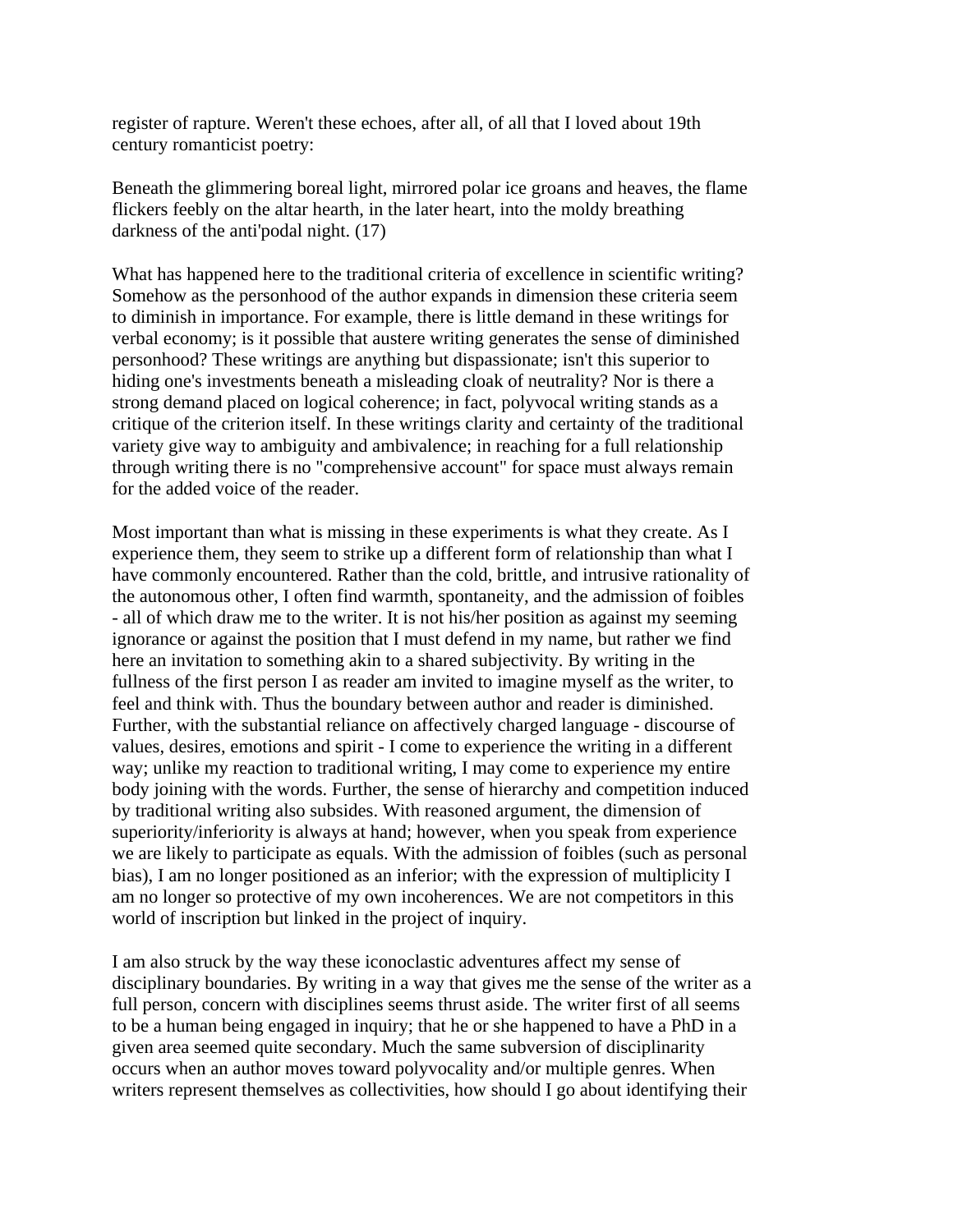"true discipline?" And, if I resonate with one or more of their voices, why should I care?

#### **Relational Representation**

We then no longer need...the "endless safety" of ideologies but prize the "needless risk" of acting and interacting.

Victor Turner, *From Ritual to Theater*

The concrete language of the theater can fascinate and ensnare the organs. It flows into sensibility. It liberates a new lyricism of gesture which, by its precipitation or its amplitude in the air,ends by surpassing the lyricism of words. It ultimately breaks away from the intellectual subjugation of language...

Anton Artuad, *Theater of the Absurd*

Whose words are my fingers now tapping into place? Certainly not my own. If they were mine alone would they even qualify as words? Would they not be nonsense? Is it possible that my words are, then, borrowed from others - and I but a counterfeit personality? As Mikhail Bakhtin might put it, each moment of speaking is a form of ventriliquation. But this answer cannot suffice, for we should soon find ourselves spinning into infinite regress. If my words are those of others, where indeed did they acquire them? From others? Ah, now we are in for it...No, these words - if they are to be meaningful at all - must be born within relationship. Not mine, not yours, but ours...and not ours alone...all playing the game of language together but without an ultimate referee, generating endless variations on a themes that are themselves transposed by the variations. I make no sense without you, nor you without me. And if this is so, then what are we to make of these pronouns, "I" and "you?" Are they not misleading, creating artificial distance and disconnection? No, we are not one: "one" is itself a defection. But we may pay homage to that primordial process of relationship to which we owe all possibilities of you, me, and us, and without which there would indeed be no sense of the real or the good, no reason for writing at all.

How can our modes of representation bring relatedness itself into common consciousness? In exploring alternative forms of writing, so do we open the door to new modes of relationship. Thus to hammer out forms of relational representation may bring into being new forms of action. Distance, alienation, competition, hierarchy...all may recede. In their place we might hope for relational dances that celebrate communion, invite exploration without fear, and enable a conjoint construction of better worlds. (I fear the words now become inflated, naively optimistic, sophomorically idealistic...but then again,if we are to live in meanings of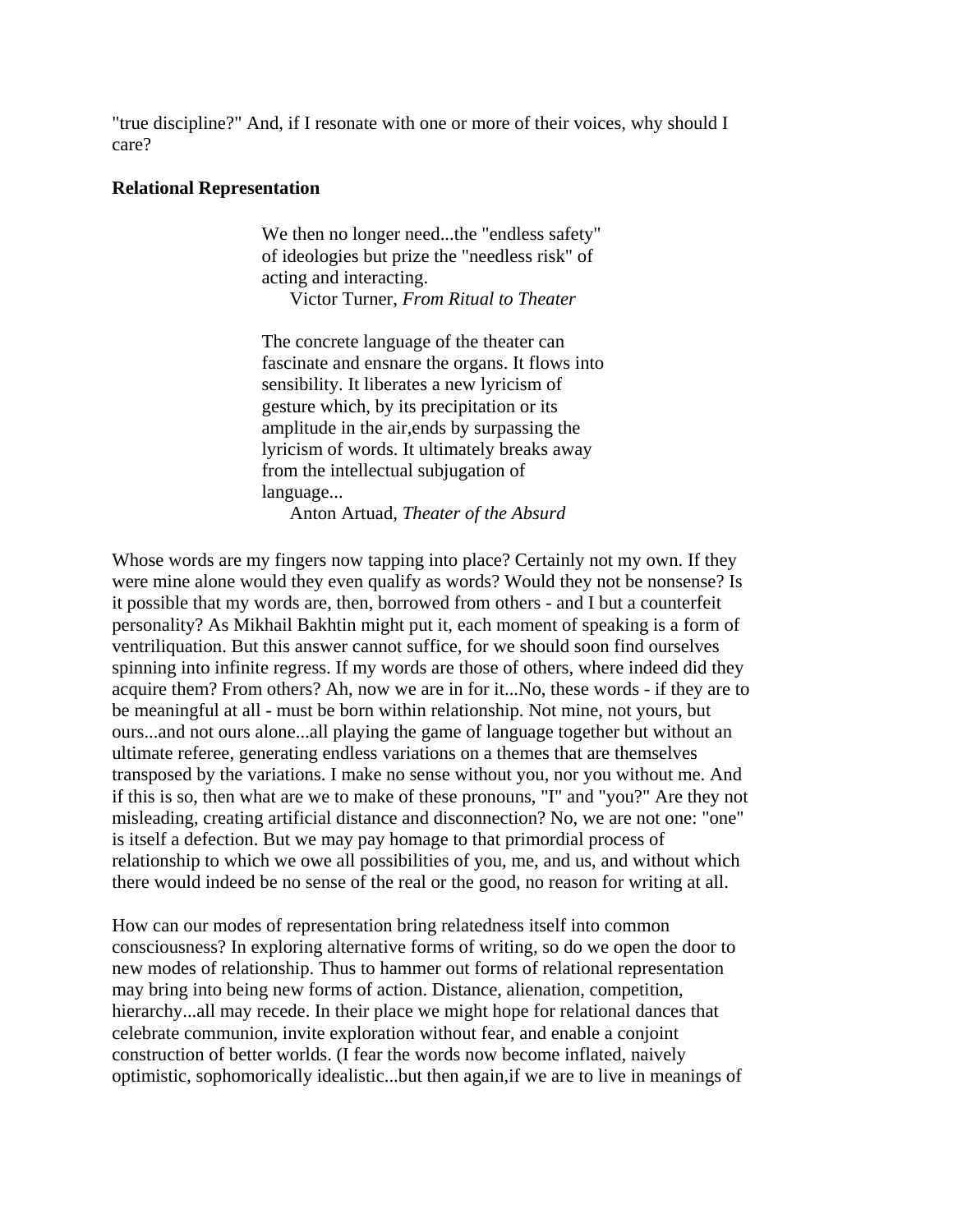our own making, why not chose zest?)

Let's sample a few possibilities, for example, dialogic writing. Rather than writing as a singular agent, controlling the meaning, defending the sanctuary of self, why not write with others, and to do so in a way that there is no singular message, but a weaving of disparate strands to generate a whole, complex tapestry? Here is an excerpt from one such exploration, a trialogue, in which I (in my scholarly role) join two practicing therapists (Lynn and Harlene) to speak out against a new movement in managed care in which therapists are to diagnose illness of relationship. Most of our conversation has been an attack on diagnostics. Here we begin here to reflect on our conversation:

**KJG:**One hope that the three of us shared in this effort, was that the trialogue as a form of writing would itself demonstrate some of the advantages of a constructionist orientation over relational diagnosis. What happens if we depart from monologue (which parallels the singular voice of diagnostic labeling practices) and approach a multi-vocal conversation (favored by the constructionist)? In some degree I think we have made good on this hope, inasmuch as each of us has brought a unique voice to the table, drawing from different experiences, relationships, and literatures. Our case is richer by virtue of our joint-participation. At the same time, because there is so much general agreement among us, the trialogic form hasn't blossomed in fullest degree. We have not yet cashed in on its catalytic potential.

To explore this possibility, I want to focus on a point of disagreement. How can we treat conflict within this conversational space in a way that is different from a monological orientation (where the interlocutor typically shields internal conflicts in favor of achieving full coherence)? The fact is that I do not in the case of diagnostics favor Lynn's preference for joining "what is already in place." As she points out, "the process of definition is the primary framing act of any kind of therapy or consultation," and, by virtue of our various critiques, proposes to multiply the range of definitions, even to include those of the clients themselves...

Now I realize that it is perhaps easier for me to take this strong position, because I am not a therapist and do not depend on maintaining the therapeutic traditions for my livelihood...

**HA:** Ken suggests that our trialogue has not created the catalytic potential that he hoped to achieve. For me, it has created more thoughts than my written words reveal. I have more of a dialogue in my head about diagnosis, and I frequently bring the issues of diagnosis into my conversations with colleagues and students. As in therapy, is the catalytic potential ever visible? Can our words on paper further the dialogue about diagnosis for others? I hope so.

I will tell a story about a case that vividly illustrates the complexities of human problems and how diagnosis and diagnosis driven treatment can oversimplify and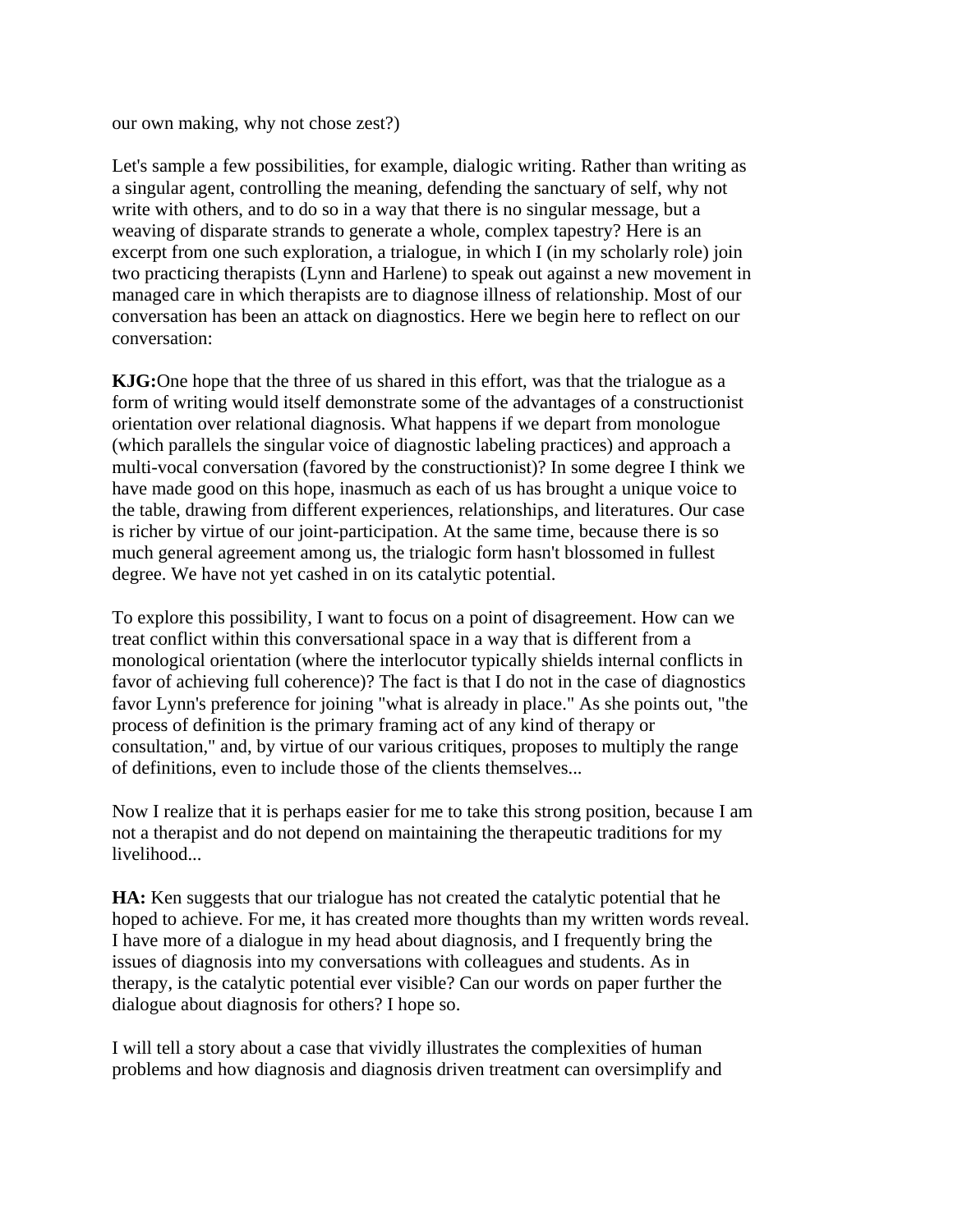exacerbate them...

**LH:** It does seem that the conversation is now taking us into new spaces. The question I have is whether the shift would have happened if I had not "joined the opposition" or if Ken had not chosen to "disagree"? If we had used a debate format from the outset, with each person taking a different side, could we have reached this point earlier? Catherine Bateson said at a recent conference that to have the kind of improvisational conversation she finds useful, people first have to establish that they have a common code. So perhaps it is a matter of stages. What do the two of you think?

In response to Harlene's last comments it seems to me that therapists struggling to find a niche in managed care apparently see no other way out but to stay within the diagnostic framework. Although I have opted out of this framework. I felt that I should put myself back in to represent their "side." But I think Harlene is right to say that this shift toward the medical metaphor not only distances us from our customers but makes us less effective... (18)

To be sure, the trialogue has its imperfections. But what inspired me in this effort was the fact that I was able to work together with professional practitioners, subverting the otherwise self-serving binary of "pure" vs."applied." By layering our voices in this way, a far more powerful case could be made, and yet a case that also admitted its incapacity to grasp the whole - much the same as we were arguing in the case of diagnosis. Further, I learned from the writing; it was not a matter of articulating a position already held, but of adding complexity to my understanding through interchange. And as well, the process itself helped to generate bonds that continue to be nurturing and productive. I have now introduced dialogic writing projects into several of my classes, and with occasionally stunning results. To write from within the context of on-going conversation grants a sense of importance to one's contributions: one writes to others who rely on him/her to sustain and expand the discussion. Further, students are freed to employ wide-ranging genres - not only academic formalities, but street talk, intimate talk, irony, humor and more. The composite breathes life into the relationship, and creates a sense of excitement: the process has not been prefigured.

One interesting feature of dialogic writing is its consciousness of address. Rather than the impersonal form of address so characteristic of traditional social science writing (presuming a single knower speaking outward to a faceless community of the unknowing) dialogic writing is "for someone" in particular - namely one's interlocutor. In this sense, the writing calls attention to its performative or illocutionary character; we see it more clearly as a constituent of an ongoing social practice. This performative feature may be accentuated in many different forms of discourse. Some courageous social scientists experiment, for example, with poetic forms of inscription. While not addressed in the same degree as dialogic writing, poetic writing is performed for an audience, and typically in such as way as to invite others into a richer and more fully embodied relationship. To illustrate, here feminist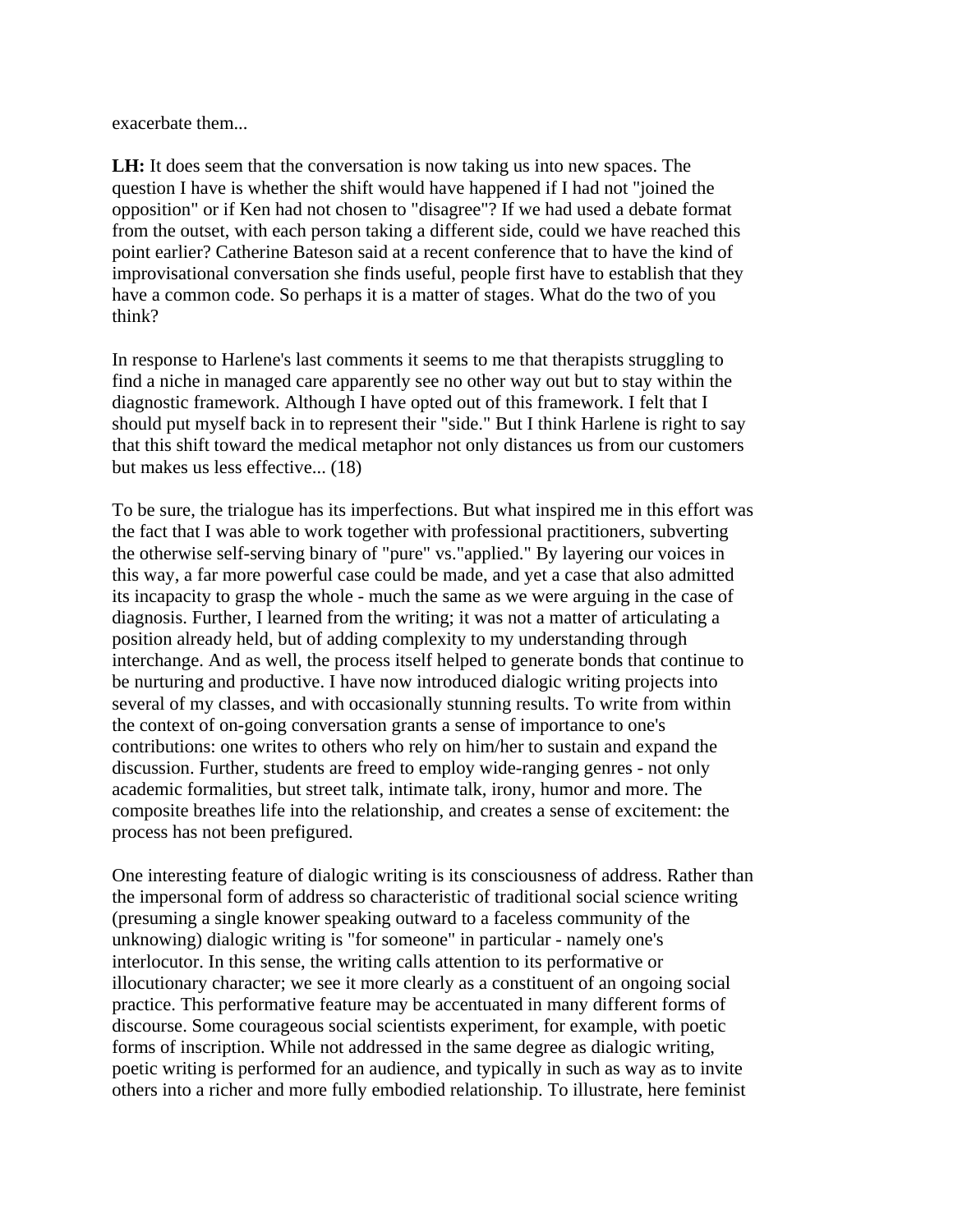scholar, Laurel Richardson, reflects on the nature of her own scientific writing:

## **While I was Writing a Book**

my son, the elder, went crazy my son, the younger, went sad nixon resigned the saudis embargoed rhodesia somethinged and my dishwasher failed

my sister, the elder, hemorrhaged my brother didn't speak to me my ex gurued and overdosed hemlines fell and rose texans defeated the e.r.a. and my oil gaskets leaked

my friend, the newest, grew tumors my neighbor to the right was shot cincinnati censured sin and my dracena plant rotted

I was busy. (19)

The poem is especially engaging in its evocation of academic writing as a form of disconnection, a withdrawal from the swim of particulars that otherwise make up a life. At the same time, while poetry is not specifically addressed, it typically functions to draw readers into a more intimate relationship with the author. What we presume to be deep "inside" the writer, is turned outward for the reader to explore and possibly ingest. The writing implores the recognition of "me too." In a related vein, a small number of innovative ethnographers now experiment with ways of rendering the words of those under study in poetic form. The attempt here is to "portray the essences" of people's accounts of their lives, but to do so in a way that expresses the feelings that "the native" evokes in the ethnographer. (20) Through poetics the ethnographer prepares the way for a similar state in the reader. Speakerscholar-reader all move toward a unifying subjectivity.

If you scan the dialogic writing illustrated above, you also see that it resembles theatrical script. In a sense the three of us have written a small, though somewhat flat, piece of theater. With the performative characteristic made salient, as in the case of poetic variation, it is but a small step to exploring the possibilities of scholarship as theatrical performance. The relational implications are also compelling. To achieve dramatic effects typically entails far more than words. Strong theater often requires the full coordination of movement, light, sound, objects, and scenery - as well as a rarefied relationship between actors and audience. In comparison to theater, writing is minimalist relationship. Perhaps the key figure in developing a rationale for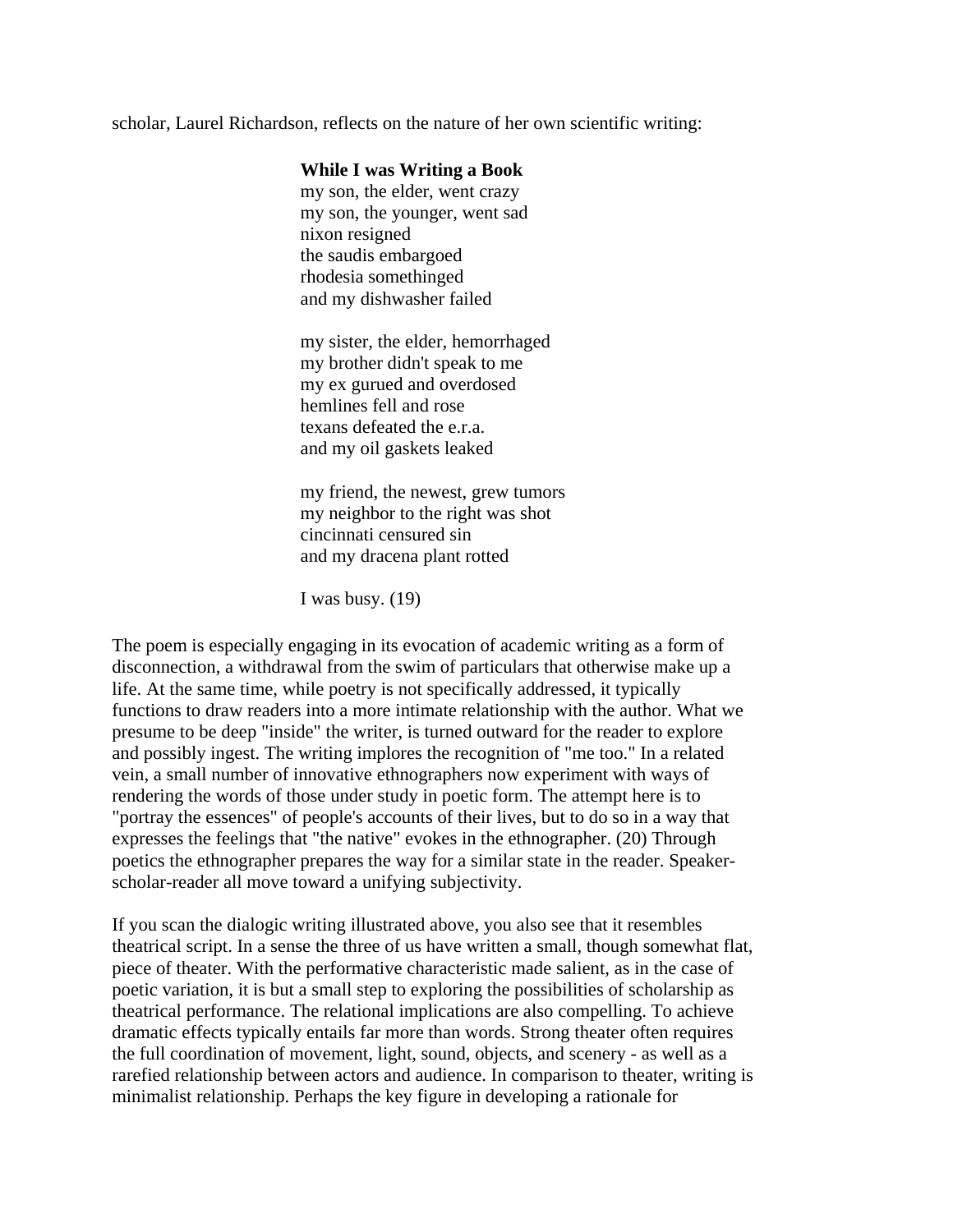considering theater as a vehicle of scholarly expression was Victor Turner (21). As Turner proposed, ethnographic documentation (including film) "fail to communicate much of what it means to be a member of the society filmed. The more adequate mode of understanding would be generated by "turning the more interesting portions of ethnographics in to playscripts, then acting them out in class, and finally turning back to ethnographies armed with the understanding that comes from 'getting inside the skin' of members of other cultures. (22) " The pedagogical implications of theatrical participation have now become well developed in writings on performance studies. (23) Gay and lesbian groups, in particular, have pressed forward the political potentials of performance. (24) Social theorists have also turned to theatrical modalities in order to reach otherwise alienated audiences: the abstraction is concretized. Here is a brief illustration from the work of philosopher/activist, Fred Newman, as he explores complex and dimensions of racism and poverty:

**Sam:** Hey, Pearlie. How ya doing, Babe?...Oh, hey, I'm sorry, kid. It ain't Pearlie no more, right? What's it now, sis? Teluma? Is that it? Tluma. I like that new name. You say it's African, huh. Teluma. Shit. I got me a damned sister named Teluma. How ya doing, TELUMA (reaches to kiss her; she pulls away.)

**Pearlie:** You smell like shit. When'd yo last take a shower?

**Sam:** Hey, I don't want no shower, TELUMA.

**Pearlie:** It's TAKUMA...and you know it...and you STINK. Go take a goddamned shower, brother.

**Sam:** TAKUMA! Oh yeah. Yeah, I forgot...really I did, Pearlie. Those African names is hard, y'know. Dey sound funny. TAKUMA. I like it, baby sister. It's cool, TAKUMA. Sounds goddamned authentic, y'know. (25)

Dramatic writing such as this is particularly significant in fostering relational consciousness. Here the writer is drawn into a state of alterior being - at once self and other. Much the same condition inheres in an audience which listens empathically. Yet, the exploration of drama also foreshadows an even more radical domain of representation. For, we must ask, if dramatic arts are legitimated as modes of scholarly expression, then why not the full range of communicative activity? If writing is not sacred - and indeed constricting - then why should the scholar not expand the repertoire of representation to include visual arts, dance, music, multimedia, and more? Slowly such potentials are being mined. There is indeed a substantially developed field of visual sociology. (26) Qualitative researchers are also beginning to explore the potentials of dance. (27) In my own pedagogical experiments, I have now had numerous students whose "term papers" took the form of videos, web productions, and painting. One aspiring student gave his "paper" on technology and the self through a dance performance. In these various presentations typically performed before classmates and friends - I have seldom encountered such a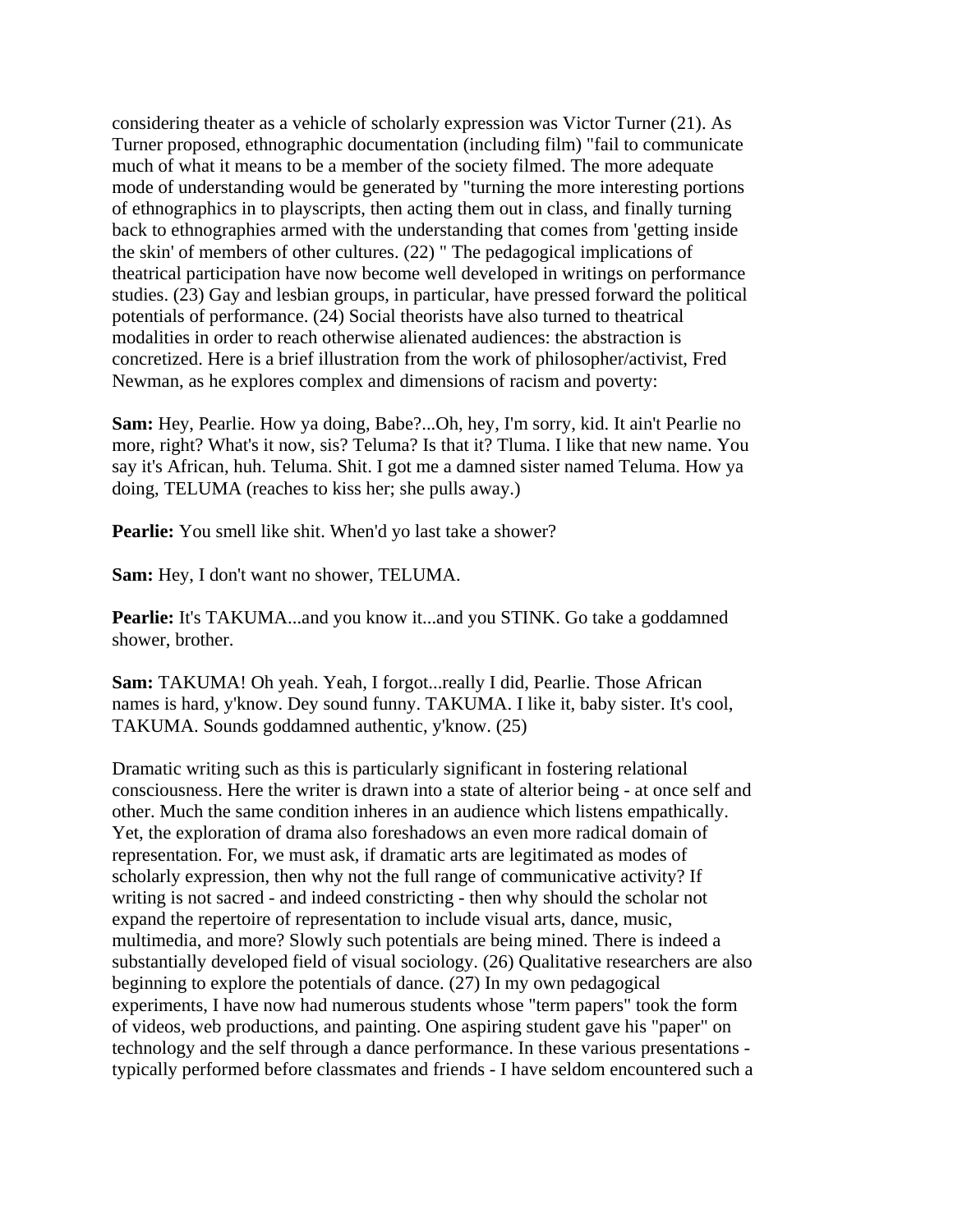high degree of enthusiasm, innovation, and dedication to scholarly work.

Finally, I would like to share an illustration from my own work that particularly explores aspects of relational being. For several years I had been attempting to develop a theoretical account of relational process. And, unless one was a participant in a small academic guild, I suspect this work would be found quite arid, opaque and elitist. In an attempt to expand its relational potentials, I thus invited a Zurich artist, Regine Walter, into collaboration. For me Regine's work significantly challenged the tradition of self-contained individualism, deftly subverting the distinctions between self and other. Our collaboration was thus to consist of several of my theoretical ideas - rendered in more evocative and accessible language - set into a relational dynamic with a range of her drawings. In each case, then, a literary rendering would be paired with a visual expression - with the hope that the relationship thus established could be more fully vivifying than the sum of its parts. (28) Here is one exemplar:

Graphic inserted here.

Form and content now merge...writer conjoined with word tissued to reader forged to world...and writing no longer serves as a conduit for hurtling minds through time and space but now constitutes the world itself...both manifesting and creating relationship... and where the disciplining of writing curtails the flow...paralyzing the very process out of which meaning thrusts itself into life...

### **Footnotes**

- 1. Shotter, J. (1997) Textual violence in academe: On writing with respect for one's others. In M. Huspek and G.P. Radford (Eds.) Transgressing discourses: communication and the voice of the other. Albany, NY: SUNY Press. pgs. 17-18.
- 2. For more on the relationship between the Enlightenment conception of individual knowledge and the rhetoric of objectivity see Chpt. 7, Gergen, K.J. (1994) Realities and relationships. Cambridge: Harvard University Press.
- 3. Smedslund, J. (1988) Psycho-logic. New York: Springer-Verlag. P. 74
- 4. Levinson, S.L. (1989) Pragmatics. Cambridge: Cambridge University Press. p. 48.
- 5. Sia, T.L., Lord, C.G. Blessum, K.A. ,Thomas, J.C., and Lepper, M. R.(1999) Activation of exemplars in the process of assessing social category attitudes. Journal of Personality and Social Psychology. 76,517-532. (p.520)
- 6. For a more comprehensive treatment of existing genres of social science writing see Gergen, K.J. (1997) Who speaks and who responds in the human sciences? History of the Human Sciences, 10, 151-173.
- 7. Bochner, A. P. and Ellis, C. (1996) Talking over ethnography. In C. Ellis and A.P. Bochner (Eds.) Composing ethnography. Walnut Creek, CA: AltaMira.
- 8. Ronai, C.R. (1996) My mother is mentally retarded. In C. Ellis and A.P. Bochner (eds) Composing ethnography. Walnut Creek, CA: AltaMira. pg. 115
- 9. Fox, K.V. (1996) Silent voices, a subversive reading of child sexual abuse. In